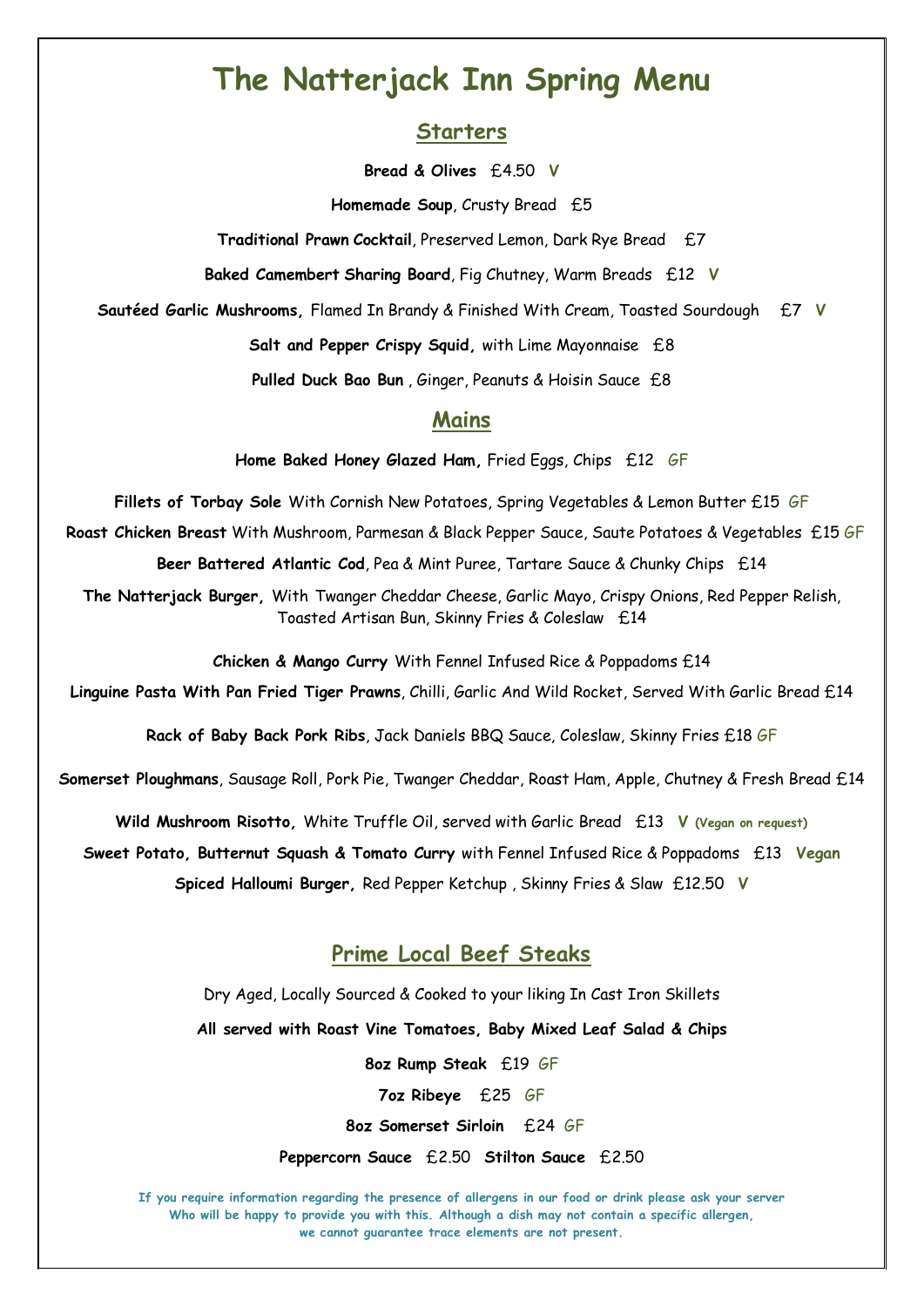# **The Natterjack Inn Spring Pudding Menu**

## **Pudding**

**Lemon Cheesecake, Blackcurrant Sorbet, Lemon Curd**

**Summer Berry Pavlova, served with Chantilly Cream**

**Vanilla Crème Brulee with homemade buttered short bread**

**Rich Chocolate Brownie, Dark Chocolate Mousse, Chantilly Cream with Honeycomb**

**2 Scoops of Marshfield Clotted Cream Ice cream smothered with Pedro Ximenez Sherry** 

All @ £6.50 each

Affogato – Two Scoops of clotted cream icecream, double espresso, with dark chocolate shavings £5.50

#### **Icecream & Sorbet**

Organic Marshfield Ice Cream Chocolate, Clotted Cream, Strawberry, Toffee Fudge, Honey & Ginger, Mint chocolate chip,<br>Rum & Raisin, Coffee<br>Organic Marshfield Sorbets<br>Raspberry, Lemon, Mango, Blackcurrant<br>All of E2 a Scoop **Rum & Raisin, Coffee**

Organic Marshfield Sorbets **Raspberry, Lemon, Mango, Blackcurrant** All at £2 a Scoop

## **Cheese**

MPLE

PLI

**Greens of Glastonbury Twangler Cheddar Vale of Camelot Blue**

**Bruton Brie**, a soft & golden creamy Guernsey cow's milk cheese With Artisan Biscuits, Homemade Chutney & Pickled Grapes £7

### **Hot Drinks**

Latte £2.60 Cappuccino £2.40 Freshly Ground Italian Coffee £2.20 Freshly Ground Italian Decaf Coffee £2.20 Pot of Dorset Tea or Earl Grey Tea £2.20 Selection of Twinings Fruit & Herbal Teas £2.20 Espresso £1.80 Liqueur coffees £4.80 Hot Chocolate £2.60

If you require information regarding the presence of allergens in our food or drink please ask your server who will be happy to provide you with this. Although a dish may not contain a specific allergen, we cannot guarantee trace elements are not present.

SAMPL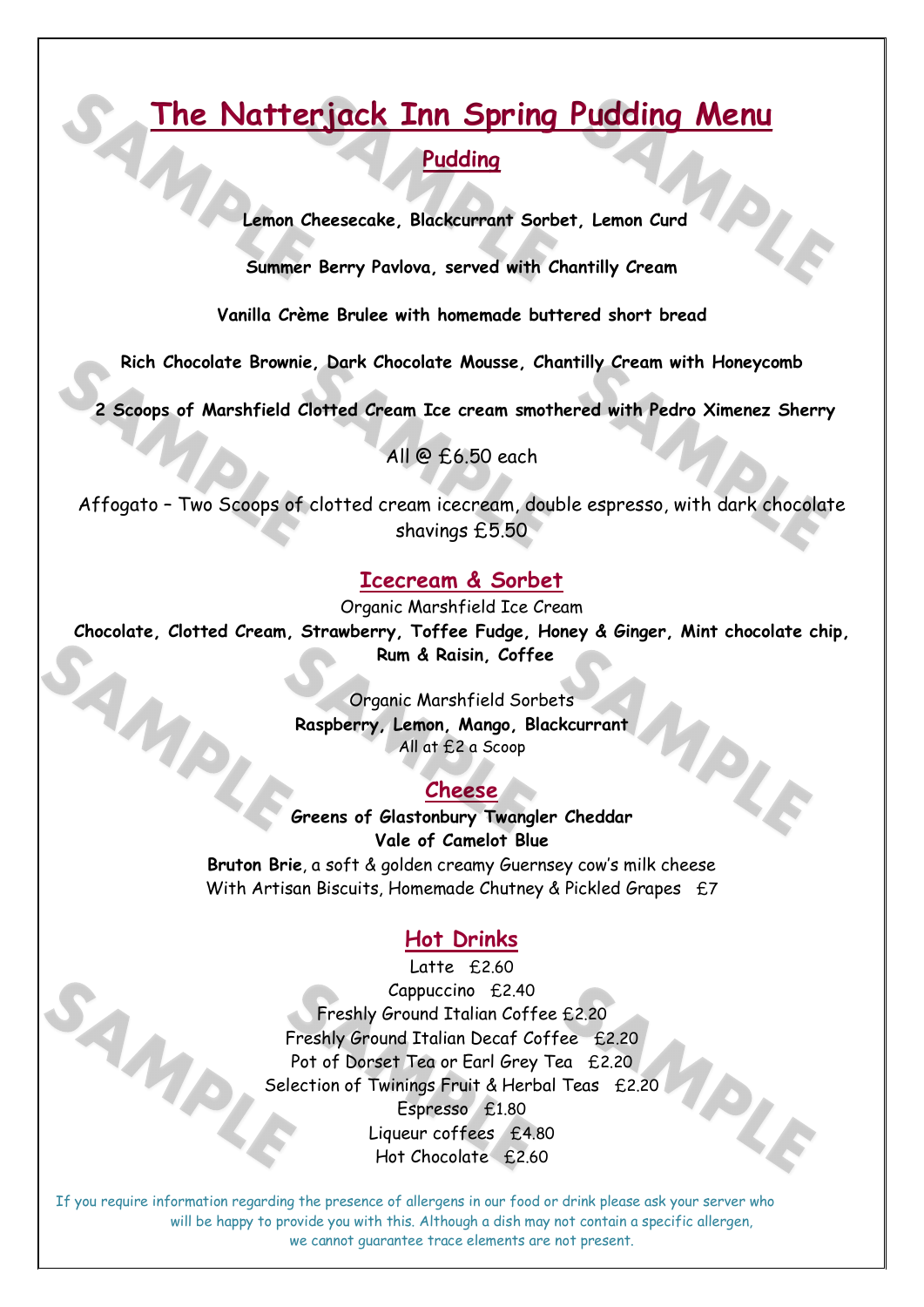## **Sides**

**Garlic Bread £3.50 Chunky Chips £3.50 Skinny Fries £3.50 Onion Rings £3.00 Saute Mushrooms £3.50 Homemade Coleslaw £2.50**

# **Sandwiches (Lunchtime Only)**

**Prawn and Marie Rose Sauce**

**Longmans Mature Cheddar & Cider Apple Chutney** 

**Home Baked Honey Glazed Ham & Mustard**

**Somerset Brie and Bacon**

**Goats Cheese and Caramelized red onion** 

**All served on White or Brown Bread with salad & Chunky Chips All @ £8 each.**

#### **Children's Meals**

**Fish, Chips & Peas £8 Ham, Egg & Chips £6 Homemade Chicken Nuggets £6 Scampi, Chips & Peas £6**

If you require information regarding the presence of allergens in our food or drink please ask your server who will be happy to provide you with this. Although a dish may not contain a specific allergen, we cannot guarantee trace elements are not present.

#### **Our local suppliers Here at the Naterjack, we always source as locally as possible.**

**Our organic vegetables, Fruit, salads and herbs are all grown in Evercreech ,By Jeff and his Team.** 

**All our Meats are produced by P. K. meats of Street, Paul sources all our meats from local Somerset and West country farms.**

**All our Dairy products are delivered daily From Longmans Dairy near Galhampton, Somerset.**

**We also use Wyke farms and Barbers for some of our Cheese, all made within a 3-mile radius.** 

**We also use Georges's Fruiterers of Castle Cary for extra fruit and Vegetables throughout the year.**